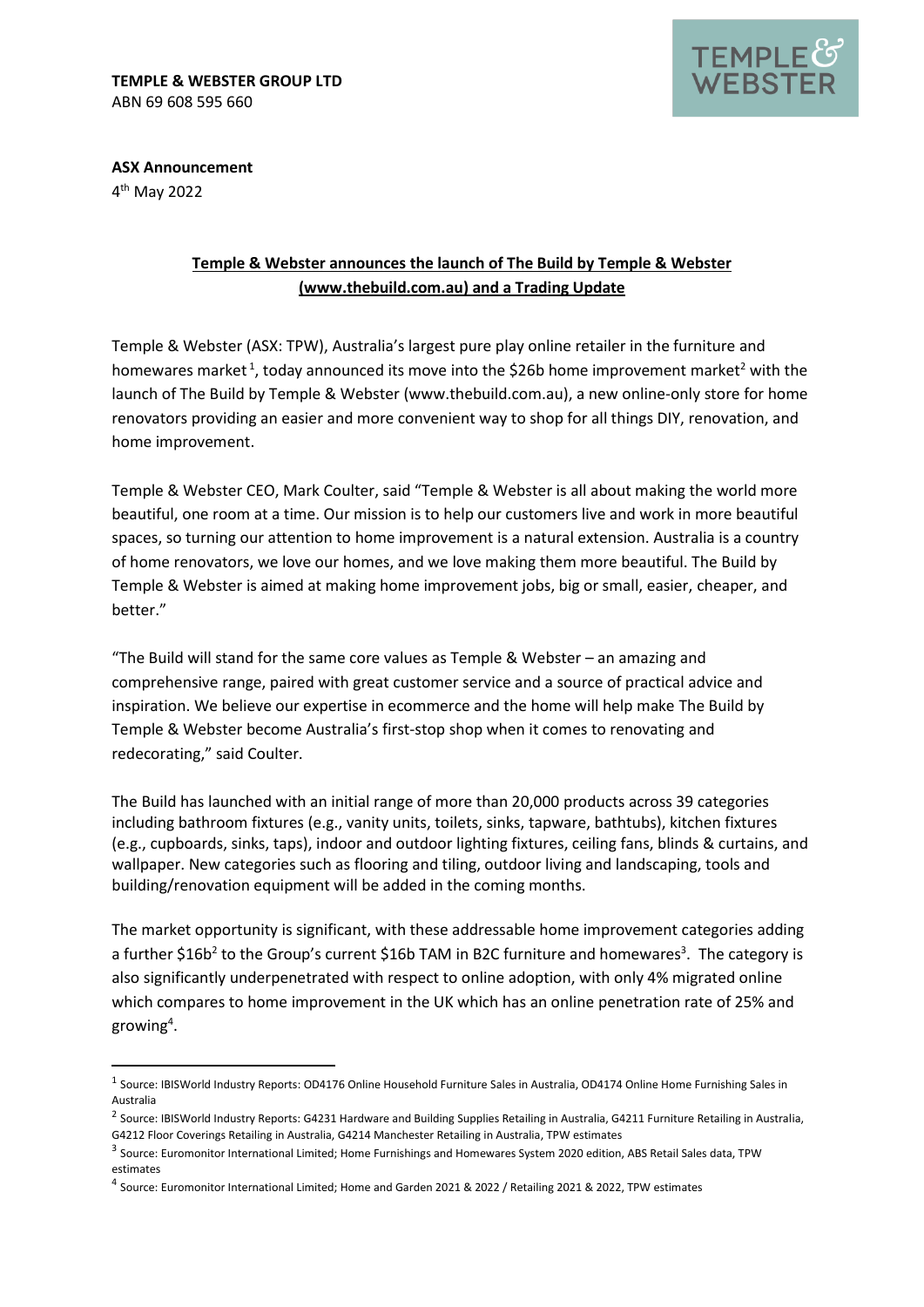

The Build complements Temple & Webster's core furniture and homewares business by offering customers everything they need to make their homes more beautiful and bring to life their interior decorating and home improvement projects. Natural synergies and cross sell opportunities between The Build and the core Temple & Webster business will help to scale The Build and will ensure the Group captures a larger share of customer spend on the home. These include leveraging the core technology platform, digital marketing and data expertise, and sharing functions such as logistics and supply chain management.

To provide clarity on The Build's performance, investment and revenue contribution will be reported separately in Group reporting. An initial investment across FY22 and FY23 of ~\$10m will be made up of marketing, people and working capital, with future funding subject to milestone achievement. These growth investments will be funded from existing cash reserves. The Company is targeting The Build to make a material revenue contribution and be EBITDA positive in FY26. Furthermore, the long-term margin profile is expected to be better than Furniture & Homewares.

## **Trading update**

The second half of FY22 continues to trade well and in line with management's expectations with YoY revenue growth of 23% for the period 1st January to the 30th of April vs. the same period in 2021, and up 116% vs 2020. The full year FY22 EBITDA margin range of 2-4% is reaffirmed and is expected to be ~3% (excluding The Build investment).

As previously stated, our diversified supply chain, including both private label and drop ship, continues to hold up well and underpin growth, and we are in a strong stock position for Q4FY22.

We continue to invest into areas that are building key strategic moats around the business (data, personalisation, AR/AI, logistics) and we will continue to use our strong balance sheet position to further grow organic opportunities, such as our private label offering, whilst leaving room for opportunistic inorganic activity.

‐ ends ‐

**This announcement has been authorised by the board of directors.**